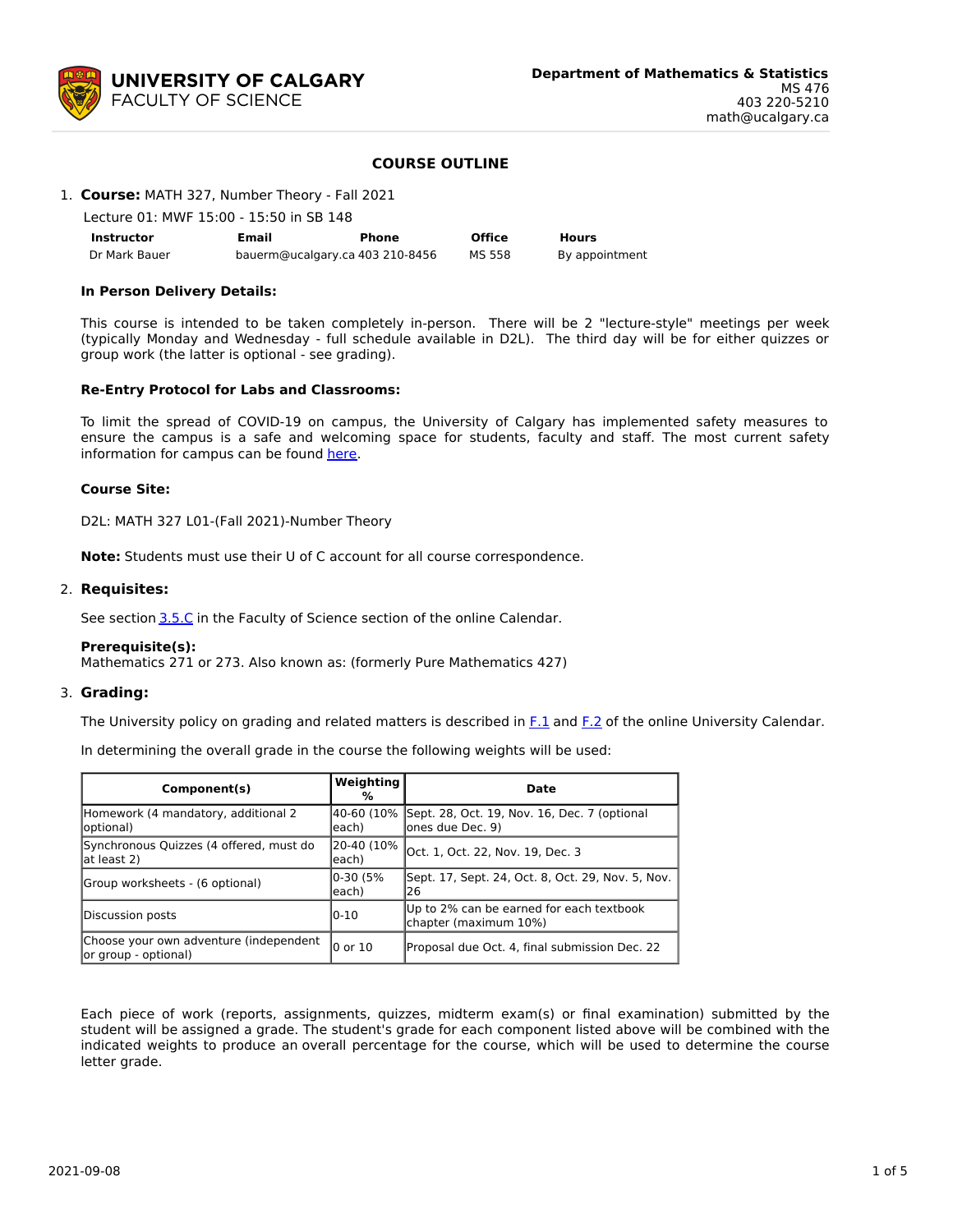The conversion between a percentage grade and letter grade is as follows.

|                                | . .  | -    | А.   | B-l |     | D.   |      |     |     | D+   | Ð<br>м |
|--------------------------------|------|------|------|-----|-----|------|------|-----|-----|------|--------|
| <b>Minimum</b><br>। % Reauired | 95 % | 90 % | 85 % | 80% | 75% | 70 % | 65 % | 60% | 55% | 50 % | 45 %   |

Students will be required to demonstrate competence in Ch. 1-3, 5-8 of the textbook. The mandatory components are all assessments on this material. In additional, student will need to demonstrate mastery of this material (through additional assessment), or develop additional breadth in the subject matter by studying Ch. 4, or Ch. 9 & 10. An additional project is provided as an option for students seeking some independent study in material related to the course. Outside of the base 60% of required assessment, students are encouraged to make up the remaining 40% using assessment that fits their interest and learning styles.

There will be the requirement throughout the semester to engage with the instructor to ensure you can fill the grading components for the course.

If you have any concerns about this, please discuss it directly with me as early as possible.

The University of Calgary offers a [flexible](https://www.ucalgary.ca/pubs/calendar/current/f-1-3.html) grade option, Credit Granted (CG) to support student's breadth of learning and student wellness. Faculty units may have additional requirements or restrictions for the use of the CG grade at the faculty, degree or program level. To see the full list of Faculty of Science courses where CG is not eligible, please visit the following website: [https://science.ucalgary.ca/current-students/undergraduate/program](https://science.ucalgary.ca/current-students/undergraduate/program-advising/flexible-grading-option-cg-grade)advising/flexible-grading-option-cg-grade

#### 4. **Missed Components Of Term Work:**

The university has suspended the requirement for students to provide evidence for absences. Please do not attend medical clinics for medical notes or Commissioners for Oaths for statutory declarations.

In the event that a student legitimately fails to submit any online assessment on time (e.g. due to illness etc...), please contact the course coordinator, or the course instructor if this course does not have a coordinator to arrange for a re-adjustment of a submission date. Absences not reported within 48 hours will not be accommodated. If an excused absence is approved, one possible arrangement is that the percentage weight of the legitimately missed assignment could also be pro-rated among the components of the course. This option is at the discretion of the coordinator and may not be a viable option based on the design of this course.

## 5. **Scheduled Out-of-Class Activities:**

There are no scheduled out of class activities for this course.

# 6. **Course Materials:**

Required Textbook(s):

Martin H. Weissman, An Illustrated Theory of Numbers. American Mathematical Society.

In order to successfully engage in their learning experiences at the University of Calgary, students taking online, remote and blended courses are required to have reliable access to the following technology:

- A computer with a supported operating system, as well as the latest security, and malware updates;
- A current and updated web browser;
- Webcam/Camera (built-in or external);
- Microphone and speaker (built-in or external), or headset with microphone;
- Current antivirus and/or firewall software enabled;
- Stable internet connection.

For more information please refer to the UofC **[ELearning](https://elearn.ucalgary.ca/technology-requirements-for-students)** online website.

#### 7. **Examination Policy:**

The quizzes are designed to be completed during class time on the specified dates. Each quiz is designed to be completed in under 35 minutes, with an extra 15 minutes of time to deal with technical issues/submissions. Time will be adjusted for SAS students according to their accommodation letter. Other students requiring accommodations for exceptional circumstances will need to arrange these with the instructor no less than 7 days before the exam.

No aids are allowed on tests or examinations.

Students should also read the Calendar, [Section](http://www.ucalgary.ca/pubs/calendar/current/g.html) G, on Examinations.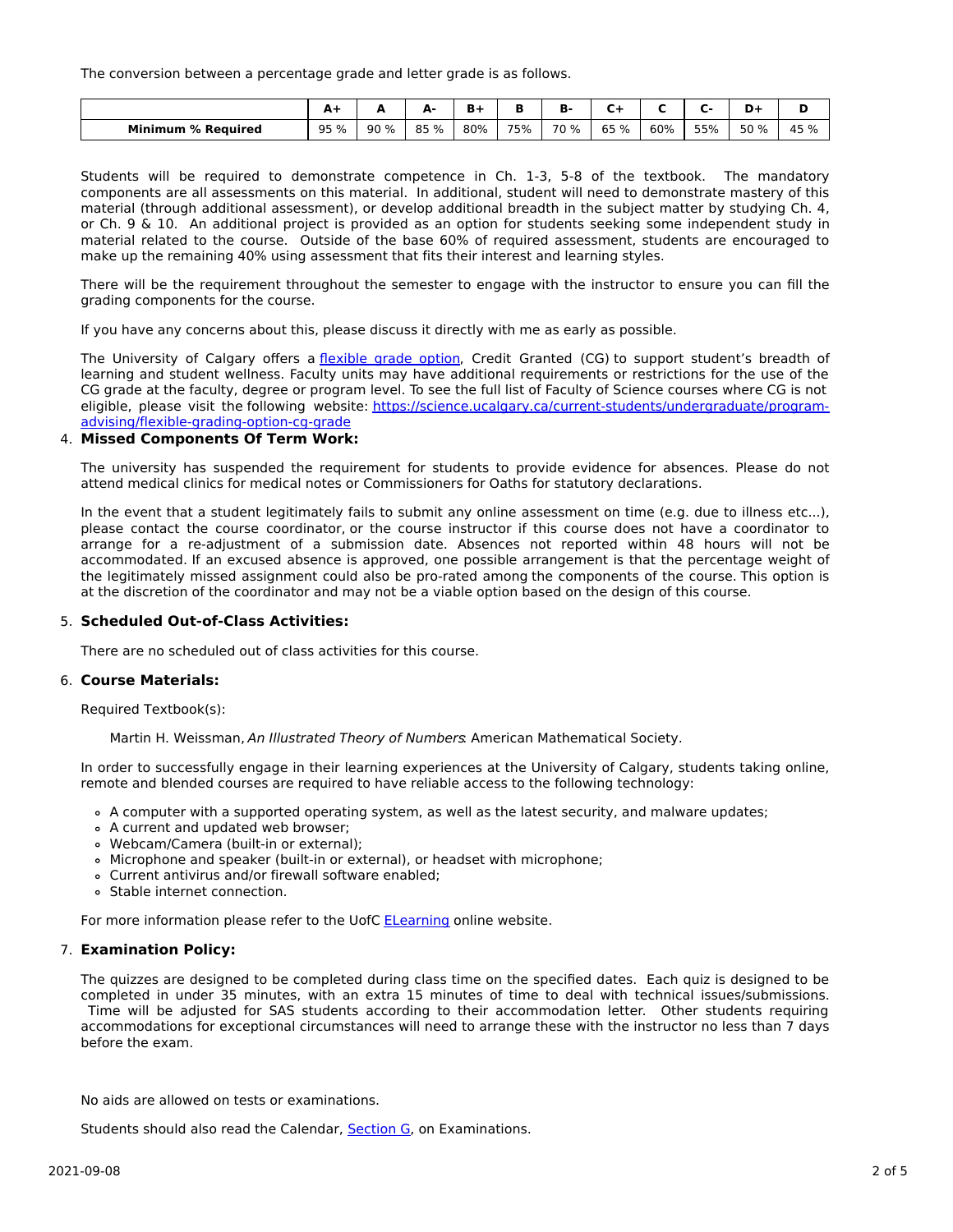# 8. **Approved Mandatory And Optional Course Supplemental Fees:**

There are no mandatory or optional course supplemental fees for this course.

# 9. **Writing Across The Curriculum Statement:**

For all components of the course, in any written work, the quality of the student's writing (language, spelling, grammar, presentation etc.) can be a factor in the evaluation of the work. See also Section [E.2](http://www.ucalgary.ca/pubs/calendar/current/e-2.html) of the University Calendar.

# 10. **Human Studies Statement:**

Students will not participate as subjects or researchers in human studies.

See also [Section](http://www.ucalgary.ca/pubs/calendar/current/e-5.html) E.5 of the University Calendar.

#### 11. **Reappraisal Of Grades:**

A student wishing a reappraisal, should first attempt to review the graded work with the Course coordinator/instructor or department offering the course. Students with sufficient academic grounds may request a reappraisal. Non-academic grounds are not relevant for grade reappraisals. Students should be aware that the grade being reappraised may be raised, lowered or remain the same. See [Section](http://www.ucalgary.ca/pubs/calendar/current/i-3.html) I.3 of the University Calendar.

- a. **Term Work:** The student should present their rationale as effectively and as fully as possible to the Course coordinator/instructor within **ten business days** of either being notified about the mark, or of the item's return to the class. If the student is not satisfied with the outcome, the student shall submit the Reappraisal of Graded Term work form to the department in which the course is offered within 2 business days of receiving the decision from the instructor. The Department will arrange for a reappraisal of the work within the next ten business days. The reappraisal will only be considered if the student provides a detailed rationale that outlines where and for what reason an error is suspected. See sections [I.1](http://www.ucalgary.ca/pubs/calendar/current/i-1.html) and [I.2](http://www.ucalgary.ca/pubs/calendar/current/i-2.html) of the University Calendar
- b. **Final Exam:**The student shall submit the request to Enrolment Services. See [Section](http://www.ucalgary.ca/pubs/calendar/current/i-3.html) I.3 of the University Calendar.

## 12. **Other Important Information For Students:**

- a. **Mental Health** The University of Calgary recognizes the pivotal role that student mental health plays in physical health, social connectedness and academic success, and aspires to create a caring and supportive campus community where individuals can freely talk about mental health and receive supports when needed. We encourage you to explore the mental health resources available throughout the university community, such as counselling, self-help resources, peer support or skills-building available through the SU Wellness Centre (Room 370, MacEwan Student Centre, Mental Health [Services](https://www.ucalgary.ca/wellnesscentre/services/mental-health-services) Website) and the Campus Mental Health Strategy website [\(Mental](http://www.ucalgary.ca/mentalhealth) Health).
- b. **SU Wellness Services:** For more information, see [www.ucalgary.ca/wellnesscentre](http://www.ucalgary.ca/wellnesscentre) or call [403-210-9355.](tel:4032109355)
- c. **Sexual Violence:** The Sexual Violence Support Advocate, Carla Bertsch, can provide confidential support and information regarding sexual violence to all members of the university community. Carla can be reached by email [\(svsa@ucalgary.ca](mailto:svsa@ucalgary.ca)) or phone at [403-220-2208](tel:4032202208). The complete University of Calgary policy on sexual violence can be viewed at [\(https://www.ucalgary.ca/legal-services/sites/default/files/teams/1/Policies-Sexual](https://www.ucalgary.ca/legal-services/sites/default/files/teams/1/Policies-Sexual-and-Gender-Based-Violence-Policy.pdf)and-Gender-Based-Violence-Policy.pdf)
- d. **Misconduct:** Academic integrity is the foundation of the development and acquisition of knowledge and is based on values of honesty, trust, responsibility, and respect. We expect members of our community to act with integrity. Research integrity, ethics, and principles of conduct are key to academic integrity. Members of our campus community are required to abide by our institutional Code of [Conduct](https://www.ucalgary.ca/legal-services/sites/default/files/teams/1/Policies-Code-of-Conduct.pdf) and promote academic integrity in upholding the University of Calgary's reputation of excellence. Some examples of academic misconduct include but are not limited to: posting course material to online platforms or file sharing without the course instructor's consent; submitting or presenting work as if it were the student's own work; submitting or presenting work in one course which has also been submitted in another course without the instructor's permission; borrowing experimental values from others without the instructor's approval; falsification/fabrication of experimental values in a report. Please read the following to inform yourself more on academic integrity:

**Student [Handbook](https://www.ucalgary.ca/live-uc-ucalgary-site/sites/default/files/teams/9/AI-Student-handbook-1.pdf) on Academic Integrity** Student Academic Misconduct [Policy](https://www.ucalgary.ca/legal-services/sites/default/files/teams/1/Policies-Student-Academic-Misconduct-Policy.pdf) and [Procedure](https://www.ucalgary.ca/legal-services/sites/default/files/teams/1/Policies-Student-Academic-Misconduct-Procedure.pdf) [Research](https://www.ucalgary.ca/legal-services/sites/default/files/teams/1/Policies-Research-Integrity-Policy.pdf) Integrity Policy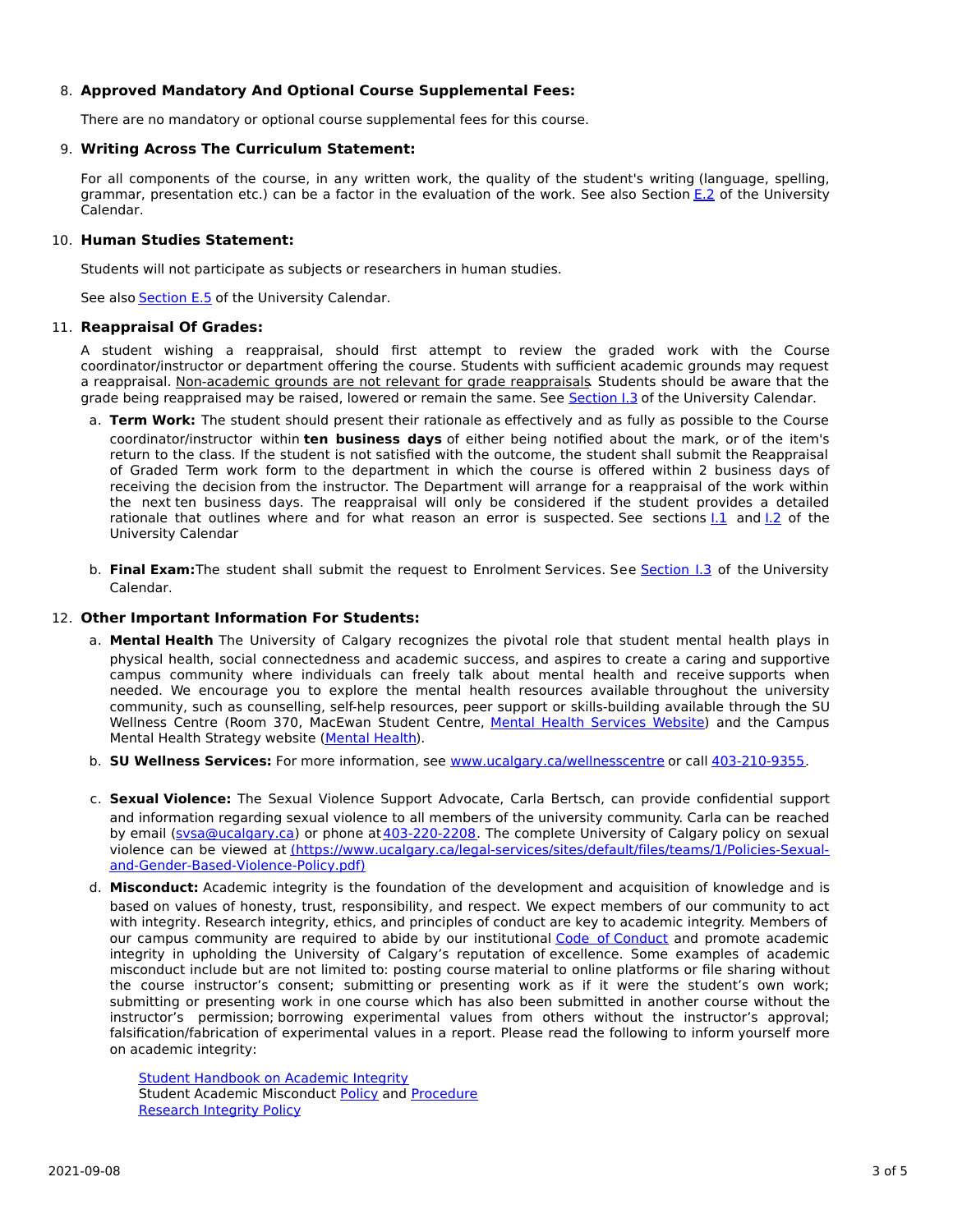Additional information is available on the Student Success Centre [Academic](https://ucalgary.ca/student-services/student-success/learning/academic-integrity) Integrity page

#### e. **Academic Accommodation Policy:**

It is the student's responsibility to request academic accommodations according to the University policies and procedures listed below. The student accommodation policy can be found at: <https://www.ucalgary.ca/legal-services/sites/default/files/teams/1/Policies-Student-Accommodation-Policy.pdf>

Students needing an accommodation because of a disability or medical condition should communicate this need to Student Accessibility Services in accordance with the Procedure for Accommodations for Students with Disabilities: [https://www.ucalgary.ca/legal-services/sites/default/files/teams/1/Policies-Accommodation](https://www.ucalgary.ca/legal-services/sites/default/files/teams/1/Policies-Accommodation-for-Students-with-Disabilities-Procedure.pdf)for-Students-with-Disabilities-Procedure.pdf.

Students needing an accommodation in relation to their coursework or to fulfil requirements for a graduate degree, based on a Protected Ground other than Disability, should communicate this need, by filling out the Request for Academic [Accommodation](https://science.ucalgary.ca/sites/default/files/teams/1/request-accommodation-academic-courses.pdf) Form and sending it to Mark Bauer by emai[lbauerm@ucalgary.ca](mailto:bauerm@ucalgary.ca) preferably 10 business days before the due date of an assessment or scheduled absence.

- f. **Freedom of Information and Privacy:** This course is conducted in accordance with the Freedom of Information and Protection of Privacy Act (FOIPP). Students should identify themselves on all written work by placing their name on the front page and their ID number on each subsequent page. For more information, see Legal [Services](https://www.ucalgary.ca/legal-services/access-information-privacy) website.
- g. **Student Union Information:** VP [Academic](http://www.su.ucalgary.ca/contact), Phone: [403-220-3911](tel:4032203911) Email: [suvpaca@ucalgary.ca](mailto:suvpaca@ucalgary.ca). SU Faculty Rep., Phone: [403-220-3913](tel:4032203913) Email: [sciencerep@su.ucalgary.ca](mailto:sciencerep@su.ucalgary.ca). Student [Ombudsman](https://www.ucalgary.ca/ombuds/), Email: [ombuds@ucalgary.ca](mailto:%20ombuds@ucalgary.ca).
- h. **Surveys:** At the University of Calgary, feedback through the Universal Student Ratings of Instruction [\(USRI](http://www.ucalgary.ca/usri)) survey and the Faculty of Science Teaching Feedback form provides valuable information to help with evaluating instruction, enhancing learning and teaching, and selecting courses. Your responses make a difference - please participate in these surveys.
- i. **Copyright of Course Materials:** All course materials (including those posted on the course D2L site, a course website, or used in any teaching activity such as (but not limited to) examinations, quizzes, assignments, laboratory manuals, lecture slides or lecture materials and other course notes) are protected by law. These materials are for the sole use of students registered in this course and must not be redistributed. Sharing these materials with anyone else would be a breach of the terms and conditions governing student access to D2L, as well as a violation of the copyright in these materials, and may be pursued as a case of student academic or [non-academic](https://www.ucalgary.ca/conduct/policy/non-academic-misconduct-policy) misconduct, in addition to any other remedies available at law.

# **Course Outcomes:**

- Articulate the rich history and current applicability of number theory.
- Apply number theoretic algorithms to solve problems involving the integers.pply number theoretic algorithms to solve problems involving the integers.
- Explain properties and significance of prime numbers and unique factorizationxplain properties and significance of prime numbers and unique factorization.
- Determine the structure of modular unit groups and apply number theoretic algo- rithms to compute their invariants.
- Define the notion of a quadratic residue and their associated symbols (Legendre, Jacobi). Be able to perform efficient computation of these symbols using number theoretic algorithms and identifying the applicability of this symbols to solving certain problems. Demonstrate how the law of quadratic residuoisity is the key input in these calculations
- Describe how continued fractions give a systematic way of describing real numbers while emphasizing rationality, or the deviation from it. Use continued fractions to be able to solve problems in Diophantine Analysis.
- Use mathematical reasoning to establish the validity of mathematical statements